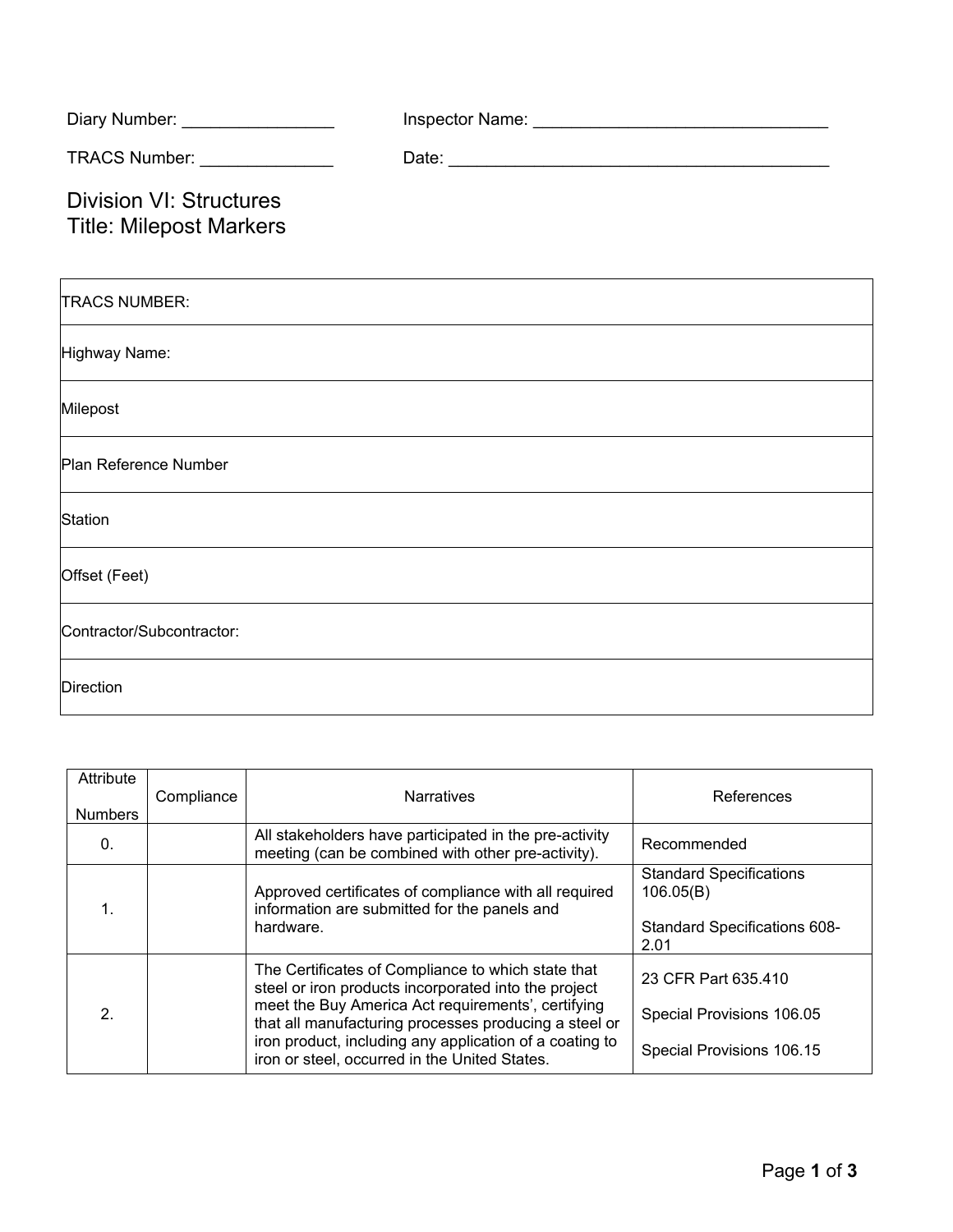|     |                                                                                                                                                                              | The Milepost sign panels are fabricated out of flat                                                                                                                                                                                                                                                                                                                                                                | Special Provisions 608-2.09                                                                                         |
|-----|------------------------------------------------------------------------------------------------------------------------------------------------------------------------------|--------------------------------------------------------------------------------------------------------------------------------------------------------------------------------------------------------------------------------------------------------------------------------------------------------------------------------------------------------------------------------------------------------------------|---------------------------------------------------------------------------------------------------------------------|
| 3.  | sheet aluminum and have reflectorized sheeting<br>conforming to the requirement of section 608-2.09<br>and section 1007 of standard specifications and<br>special provision. | <b>Standard Specifications 1007</b>                                                                                                                                                                                                                                                                                                                                                                                |                                                                                                                     |
|     |                                                                                                                                                                              | Standard Specifications 608-<br>2.02                                                                                                                                                                                                                                                                                                                                                                               |                                                                                                                     |
| 4.  |                                                                                                                                                                              | Bolts conform to SAE J 429, Grade 5, or ASTM A<br>449, Type 1 and Nuts conform to ASTM A563, Grade<br>A and Washers conform to ASTM F 884.                                                                                                                                                                                                                                                                         | Standard Specifications 607-<br>2.03                                                                                |
| 5.  |                                                                                                                                                                              | All bolts and washers are zinc (ASTM B 633) or<br>cadmium plated (ASTM B 766).                                                                                                                                                                                                                                                                                                                                     | Standard Specifications 607-<br>2.03                                                                                |
| 6.  |                                                                                                                                                                              | Samples of hardware are sent to the ADOT materials<br>lab for testing and results are on file.                                                                                                                                                                                                                                                                                                                     | <b>Materials Testing Manual</b><br>Appendix C Series 900 (Table 2<br>and Table 3)                                   |
| 7.  |                                                                                                                                                                              | The sheeting supplied is Type IX or better and is on<br>the Approved Products List.                                                                                                                                                                                                                                                                                                                                | <b>Approved Products List</b><br>Category V-75 or V75P<br>Special Provisions 1007-2                                 |
|     |                                                                                                                                                                              |                                                                                                                                                                                                                                                                                                                                                                                                                    | <b>Standard Specifications 1007-2</b>                                                                               |
| 8.  |                                                                                                                                                                              | Splicing of retroreflective sheeting is not allowed on<br>sign panels less than 4 feet.                                                                                                                                                                                                                                                                                                                            | <b>Standard Specifications 608-</b><br>2.09                                                                         |
| 9.  |                                                                                                                                                                              | All surfaces not covered with reflective sheeting are<br>etched to reduce glare from reflected sunlight.                                                                                                                                                                                                                                                                                                           | Standard Specifications 608-<br>2.09                                                                                |
| 10. |                                                                                                                                                                              | The mile post markers are placed on the right side of<br>the roadway facing approaching traffic.                                                                                                                                                                                                                                                                                                                   | Project Signing Plan<br>Signing and Marking Standard<br>Drawings S-10 Notes<br>Standard Specifications 608-<br>2.09 |
| 11. |                                                                                                                                                                              | Non-freeway mileposts and undivided roadways: For<br>2 lane highways the mileposts are placed on the right<br>or median side of the roadway in the direction of<br>increasing miles facing approaching traffic or as<br>directed by the Engineer.                                                                                                                                                                  | Project Signing Plan<br>Signing and Marking Standard<br>Drawings S-10 Notes<br>Standard Specifications 608-<br>2.09 |
| 12. |                                                                                                                                                                              | Mileposts that cannot be placed within 50' accuracy<br>or as directed by the Engineer, can be omitted.<br>Documentation is required!                                                                                                                                                                                                                                                                               | Project Signing Plan<br>Signing and Marking Standard<br>Drawings S-10 Notes                                         |
| 13. |                                                                                                                                                                              | The milepost offset distance on a rural road is at<br>minimum 12 feet from the edge of pavement (or<br>minimum 6 feet based on site condition or as directed<br>by the engineer). Milepost can be 2 feet behind the<br>face of guardrail or in line with guardrail post. On an<br>urban street, the milepost offset could be as little as 2<br>feet. Documentation is required if not placed<br>according to plan. | Project Signing Plan<br>Signing and Marking Standard<br>Drawings S-10 Notes                                         |
| 14. |                                                                                                                                                                              | If not behind guardrail or barrier, the bottom of<br>milepost sign is a minimum of 4 feet above the face<br>of the curb or edge of paved shoulder.                                                                                                                                                                                                                                                                 | Project Signing Plan<br>Signing and Marking Standard<br>Drawings S-10 Notes                                         |
| 15. |                                                                                                                                                                              | If behind guardrail or barrier, the bottom of milepost<br>sign is are at a minimum of 4 feet above the face of<br>curb or edge of paved shoulder and 6" above the top<br>of guardrail or barrier.                                                                                                                                                                                                                  | Signing and Marking Standard<br>Drawings S-10                                                                       |